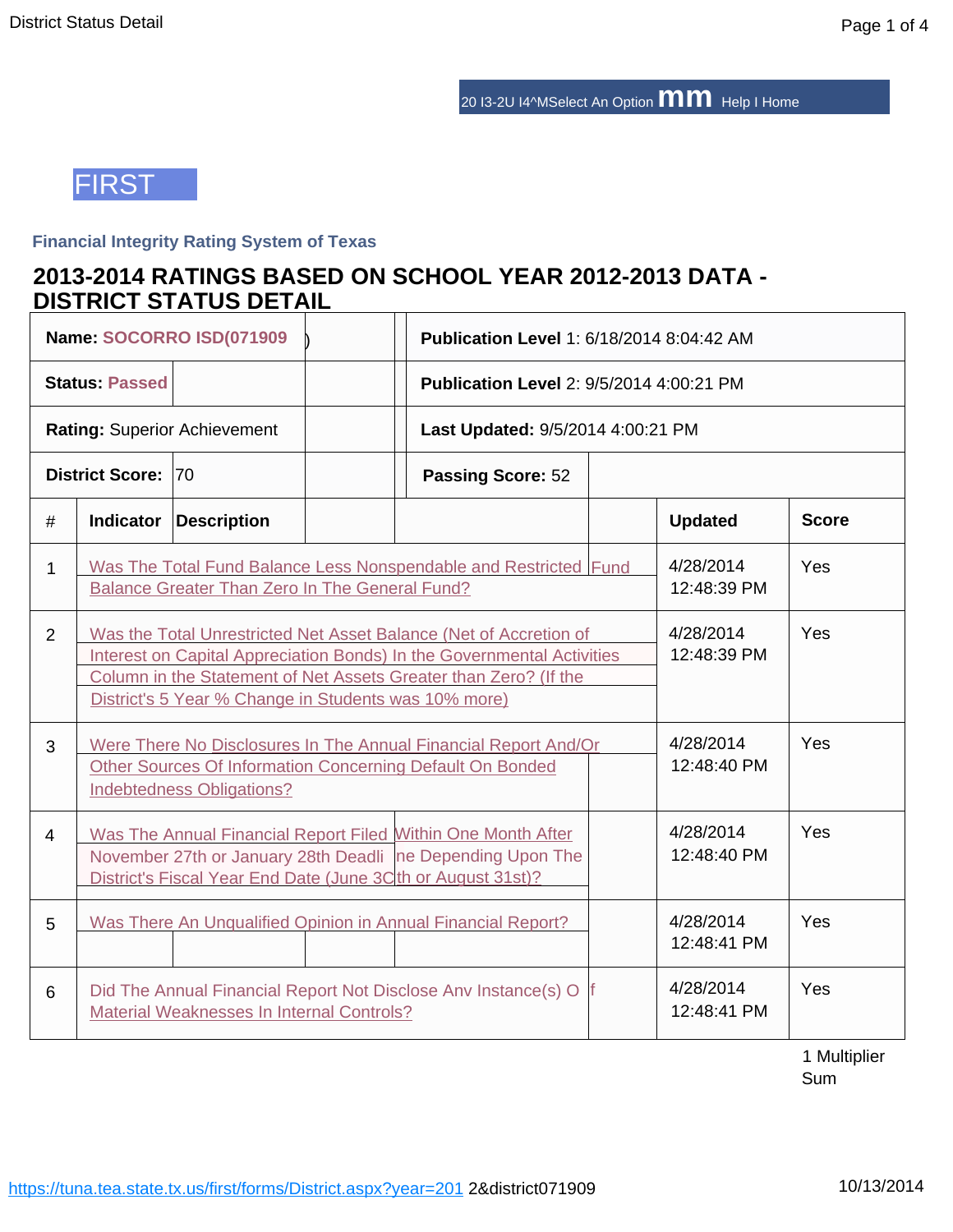# District Status Detail **Page 2 of 4** District Status Detail

| $\overline{7}$        | Was The Three-Year Average Percent Of Total Tax Collections<br>(Including Delinquent) Greater Than 98%?                                                                                                                                                                  | 4/28/2014<br>12:48:41 PM | 5 |
|-----------------------|--------------------------------------------------------------------------------------------------------------------------------------------------------------------------------------------------------------------------------------------------------------------------|--------------------------|---|
| 8                     | Did The Comparison Of PEIMS Data To Like Information In Annual<br>Financial Report Result In An Aggregate Variance Of Less Than 3<br>Percent Of Expenditures Per Fund Type (Data Quality Measure)?                                                                       | 4/28/2014<br>12:48:43 PM | 5 |
| ! 9                   | Were Debt Related Expenditures (Net Of IFA And/Or EDA Allotment) <<br>\$350.00 Per Student? (If The District's Five-Year Percent Change In<br><u>Students = Or &gt; 7%, Or If Property Taxes Collected Per Penny Of Tax</u><br><b>Effort &gt; \$200,000 Per Student)</b> | 5/15/2014<br>11:50:05 AM | 5 |
| 10 <sup>°</sup>       | Was There No Disclosure In The Annual Audit Report Of Material<br>Noncompliance?                                                                                                                                                                                         | 4/28/2014<br>12:48:44 PM | 5 |
| 11                    | Did The District Have Full Accreditation Status In Relation To Financial<br>Management Practices? (e.g. No Conservator Or Monitor Assigned)                                                                                                                              | 4/28/2014<br>12:48:44 PM | 5 |
| 12 <sup>2</sup>       | Was The Aggregate Of Budgeted Expenditures And Other Uses Less<br>Than The Aggregate Of Total Revenues, Other Resources and Fund<br><b>Balance In General Fund?</b>                                                                                                      | 4/28/2014<br>12:48:45 PM | 5 |
| 13                    | If The District's Aggregate Fund Balance In The General Fund And<br>Capital Projects Fund Was Less Than Zero, Were Construction Projects<br>Adequately Financed? (To Avoid Creating Or Adding To The Fund<br><b>Balance Deficit Situation)</b>                           | 4/28/2014<br>12:48:45 PM | 5 |
| 14                    | Was The Ratio Of Cash And Investments To Deferred Revenues<br>(Excluding Amount Equal To Net Delinguent Taxes Receivable) In The<br><b>General Fund Greater Than Or Equal To 1:1? (If Deferred Revenues</b><br><b>Are Less Than Net Delinguent Taxes Receivable)</b>     | 4/28/2014<br>12:48:46 PM | 5 |
| i.<br>i <sub>15</sub> | Was The Administrative Cost Ratio Less Than The Threshold Ratio?                                                                                                                                                                                                         | 4/28/2014<br>12:48:46 PM | 5 |
| 16                    | Was The Ratio Of Students To Teachers Within the Ranges Shown<br><b>Below According To District Size?</b>                                                                                                                                                                | 4/28/2014<br>12:48:46 PM | 5 |
| 1.<br>17              | Was The Ratio Of Students To Total Staff Within the Ranges Shown<br><b>Below According To District Size?</b>                                                                                                                                                             | 4/28/2014<br>12:48:47 PM | 5 |
| 18                    | Was The Decrease In Undesignated Unreserved Fund Balance < 20%<br>Over Two Fiscal Years? (If Total Revenues > Operating Expenditures In<br>The General Fund, Then District Receives 5 Points)                                                                            | 4/28/2014<br>12:48:47 PM | 5 |
| 19                    | Was The Aggregate Total Of Cash And Investments In The General<br>Fund More Than \$0?                                                                                                                                                                                    | 4/28/2014<br>12:48:48 PM | 5 |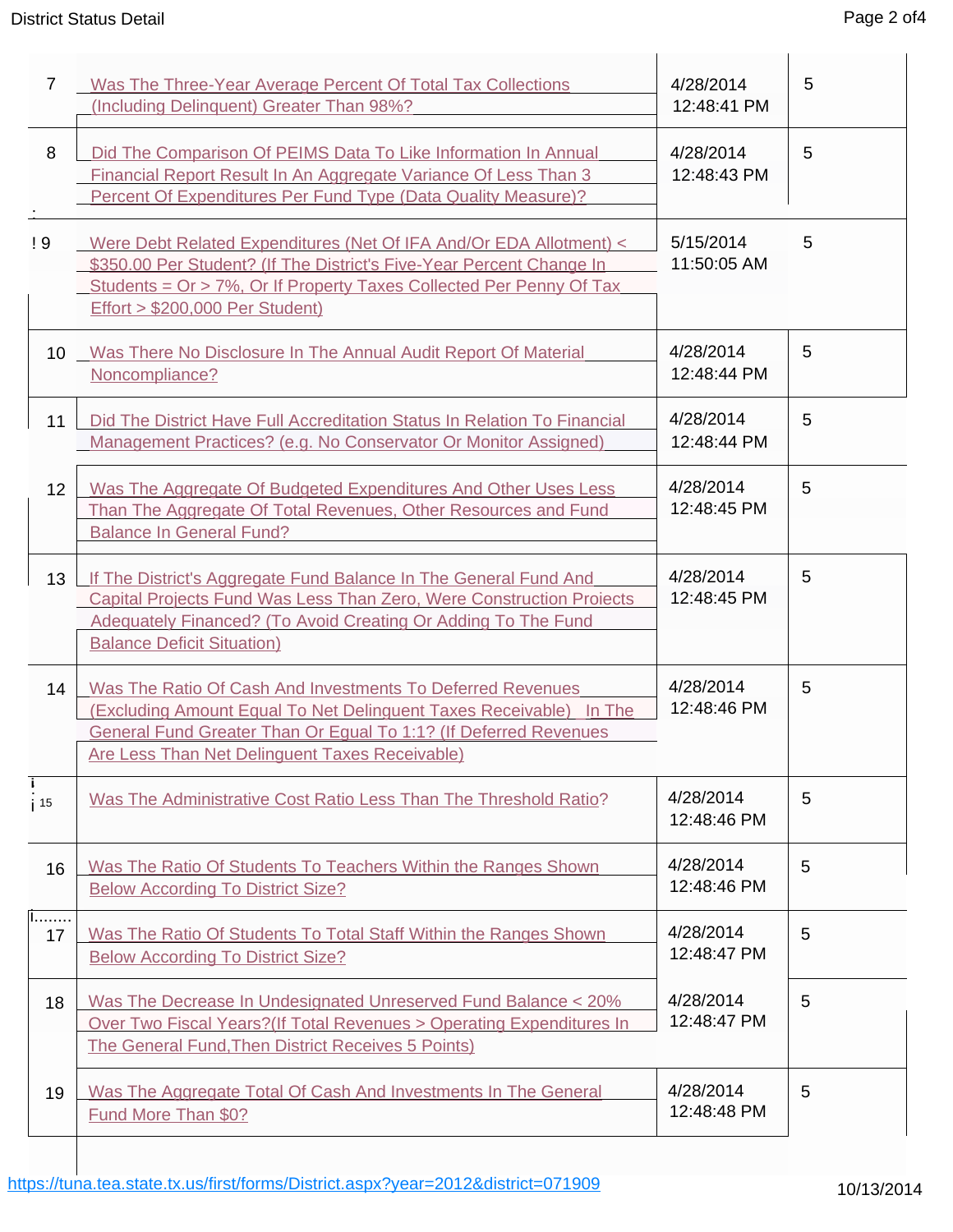| 20 | Were Investment Earnings In All Funds (Excluding Debt Service Fund<br>and Capital Proiects Fund) Meet or Exceed the 3-Month Treasury Bill<br>Rate? | 5/14/2014<br>12:19:34 PM | 5                     |
|----|----------------------------------------------------------------------------------------------------------------------------------------------------|--------------------------|-----------------------|
|    |                                                                                                                                                    |                          | 70<br>Weighted<br>Sum |
|    |                                                                                                                                                    |                          | 1 Multiplier<br>Sum   |
|    |                                                                                                                                                    |                          | 70 Score              |

|    | <b>DETERMINATION OF RATING</b>                                                                                                                                        |       |  |  |  |  |
|----|-----------------------------------------------------------------------------------------------------------------------------------------------------------------------|-------|--|--|--|--|
| Α. | Did The District Answer 'No' To Indicators 1, 2, 3 Or 4? OR Did The District Answer 'No' To Both 5<br>and 6? If So, The District's Rating Is Substandard Achievement. |       |  |  |  |  |
| В. | Determine Rating By Applicable Range For summation of the indicator scores (Indicators 7-20)                                                                          |       |  |  |  |  |
|    | <b>Superior Achievement</b>                                                                                                                                           | 64-70 |  |  |  |  |
|    | <b>Above Standard Achievement</b>                                                                                                                                     | 58-63 |  |  |  |  |
|    | <b>Standard Achievement</b>                                                                                                                                           | 52-57 |  |  |  |  |
|    | <b>Substandard Achievement</b>                                                                                                                                        | $52$  |  |  |  |  |

# **INDICATOR 16 & 17 RATIOS**

| <b>Indicator 16</b>                                  | Ranges for<br>Ratios |      | <b>Indicator 17</b>                                  | Ranges for<br>Ratios |      |
|------------------------------------------------------|----------------------|------|------------------------------------------------------|----------------------|------|
| District Size - Number of<br><b>Students Between</b> | Low                  | High | District Size - Number of<br><b>Students Between</b> | .<br>Low             | High |
| < 500                                                | $\overline{7}$       | 22   | < 500                                                | 5                    | 14   |
| 500-999                                              | 10                   | 22   | 500-999                                              | 5.8                  | 14   |
| 1000-4999                                            | 11.5                 | 22   | 1000-4999                                            | 6.3                  | 14   |
| 5000-9999                                            | 13                   | 22   | 5000-9999                                            | 6.8                  | 14   |
| $=$ > 10000                                          | 13.5                 | 22   | $=$ > 10000                                          | 7.0                  | 14   |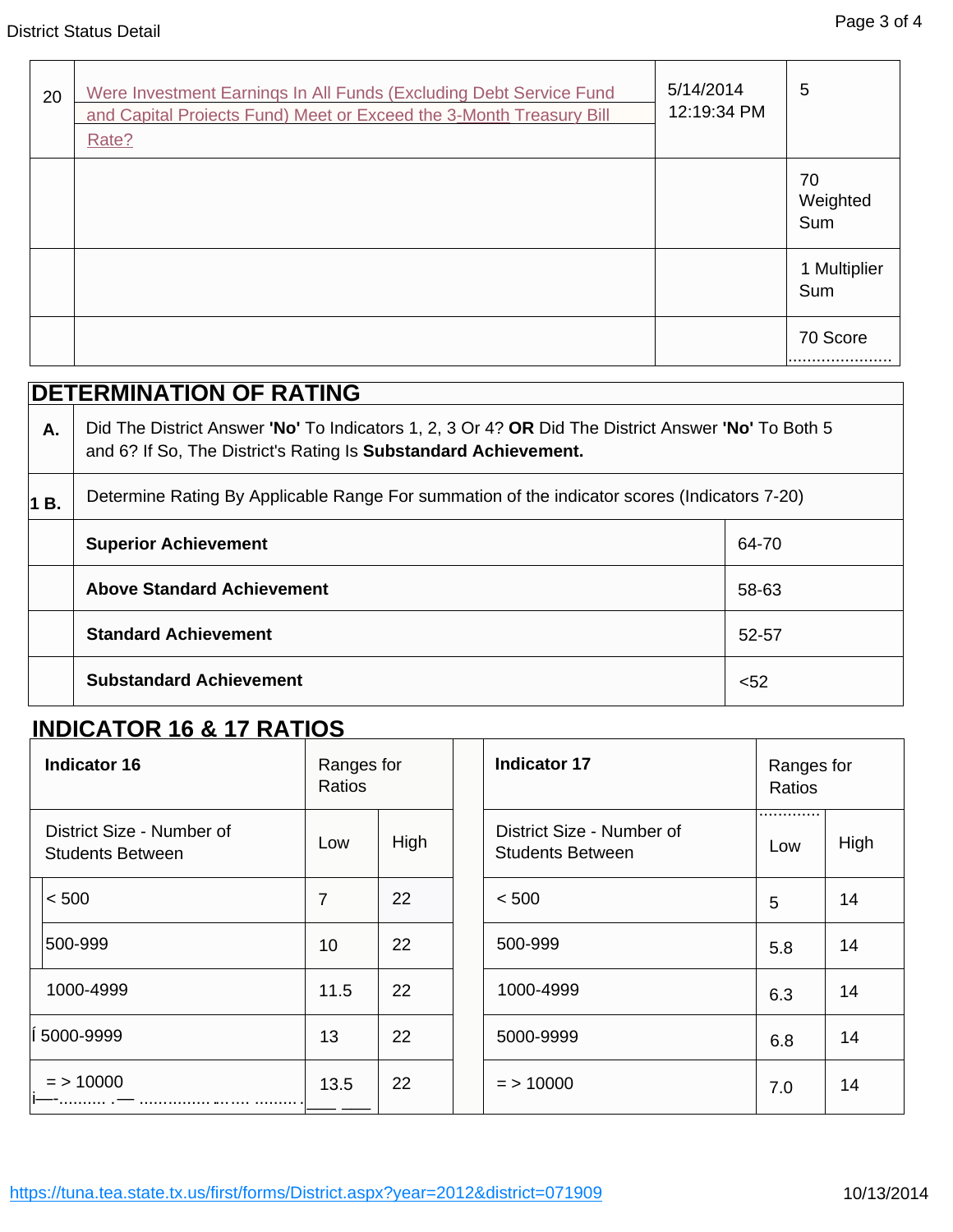**Audit Home Page: School Financial Audits | Send comments or suggestions** to [schoolaudits@tea.state.tx.us](mailto:schoolaudits@tea.state.tx.us)

**THE TEXAS EDUCATION AGENCY 1701 NORTH CONGRESS AVENUE ■ AUSTIN, TEXAS, 78701 • (512) 463-9734**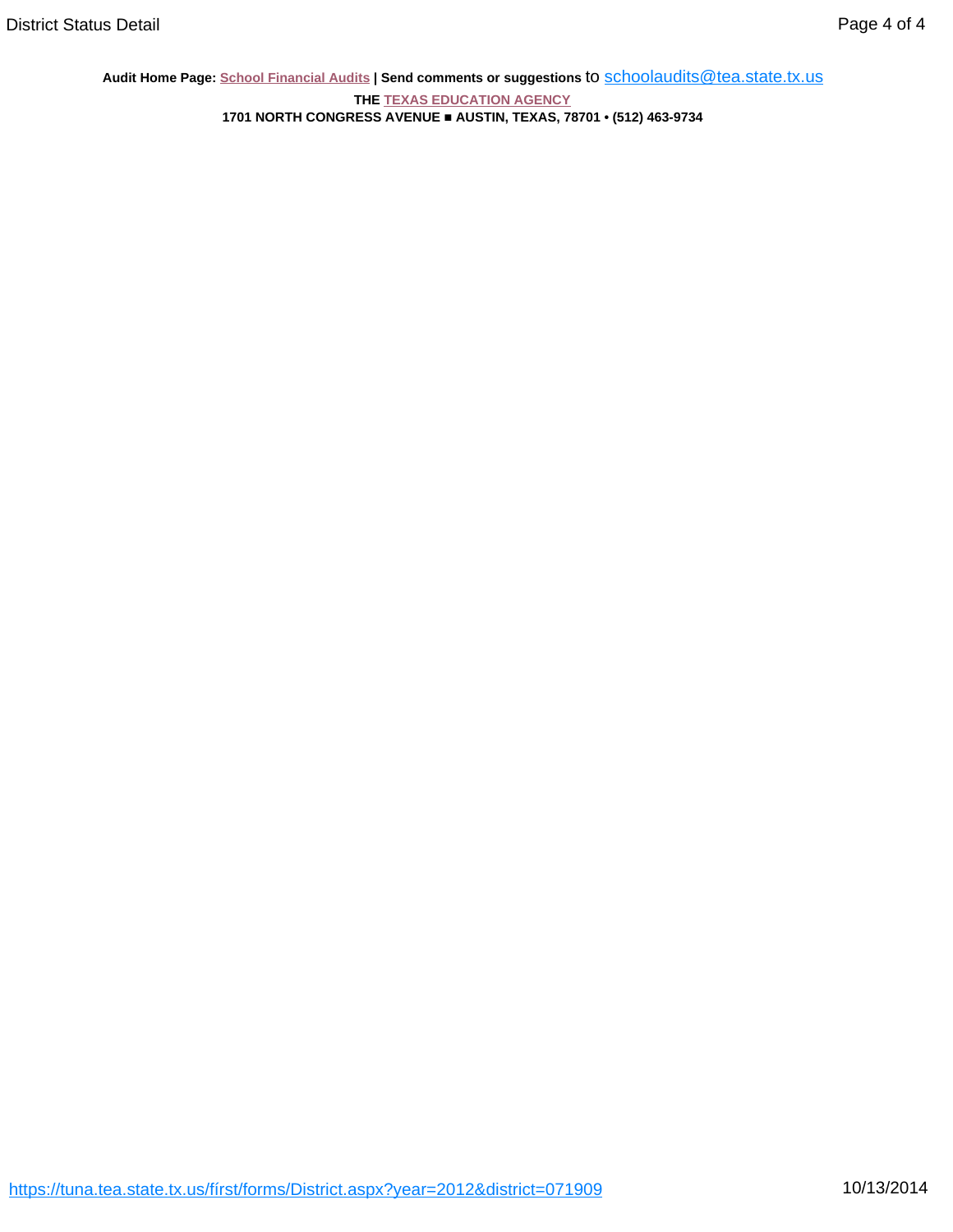### **School FIRST Annual Financial Management Report SOCORRO ISD SOCORRO ISD**

Title 19 Texas Administrative Code Chapter 109, Budgeting, Accounting, and Auditing Subchapter AA, Commissioner's Rules Concerning Financial Accountability Rating System, Section 109.1005. Effective 2/3/11. The template has been established to help the districts in gathering their data and presenting it at their School FIRST hearing. The template may not be all inclusive.

#### **Superintendent's Current Employment Contract**

A copy of the superintendent's current employment contract at the time of the School FIRST hearing is to be provided. In lieu of publication in the annual School FIRST financial management report, the school district may chose to publish the superintendent's employment contract on the school district's Internet site.

If published on the Internet, the contract is to remain accessible for twelve months.

#### **Reimbursements Received by the Superintendent and Board Members**

| For the Twelve-Month Period   |                            |                      |                   |                         |                      |                 |                         |                         |                       |
|-------------------------------|----------------------------|----------------------|-------------------|-------------------------|----------------------|-----------------|-------------------------|-------------------------|-----------------------|
| Ended June 30, 2013           | Superintendent<br>Dr. Jose | <b>Board</b><br>Paul | Board<br>Angelica | <b>Board</b><br>Antonio | <b>Board</b><br>Gary | Board<br>Hector | <b>Board</b><br>Michael | <b>Board</b><br>Cynthia | <b>Board</b><br>Craig |
| Description of Reimbursements | Espinoza                   | Guerra               | Rodriguez         | Ayub                    | Gandara              | Gonzalez        | Najera                  | Najera                  | Patton                |
| Meals                         | 243.92                     | 320.00               | 320.00            | 280.00                  | 400.00               | 160.00          | 240.00                  | 760.00                  | 120.00                |
| Lodging                       | 2,765.79                   | .360.79              | .508.36           | 1,302.35                | .659.87              | 165.00          | 1.017.18                | 2.4/0.63                | 659.66                |
| Transportation                | 2.881.27                   | 646.40               | 447.70            | 298.38                  | 1.531.60             | 257.93          | 923.50                  | 2.072.80                | 249.60                |
| IVIOIOI uel                   |                            |                      |                   | $15 - 9$                |                      | 144 05          | 26 00                   |                         |                       |
| Other                         | 570.00                     | 1.048.60             | 162.02            | 125.00                  | 895.00               | 20.00           | 343.39                  | 1.404.68                | 125.00                |
| Total                         | \$6,460.98                 | \$3,375.79           | \$2,438.08        | \$2,163.11              | \$4,486.47           | \$746.98        | \$2,550.07              | \$6,708.11              | \$1,154.26            |
|                               |                            |                      |                   |                         |                      |                 |                         |                         |                       |

All "reimbursements'<sup>1</sup> expenses, regardless of the manner of payment, including direct pay,

credit card, cash, and purchase order are to be reported. Items to be reported per category include:

Meals - Meals consumed out of town, and in-district meals at area restaurants (outside of board meetings, excludes catered

board meeting meals).

Lodging - Hotel charges.

Transportation - Airfare, car rental (can include fuel on rental, taxis, mileage reimbursements, leased cars, parking and tolls).

Motor fuel - Gasoline.

Other: - Registration fees, telephone/cell phone, internet service, fax machine, and other

reimbursements (or on-behalf of) to the superintendent and board member not defined above.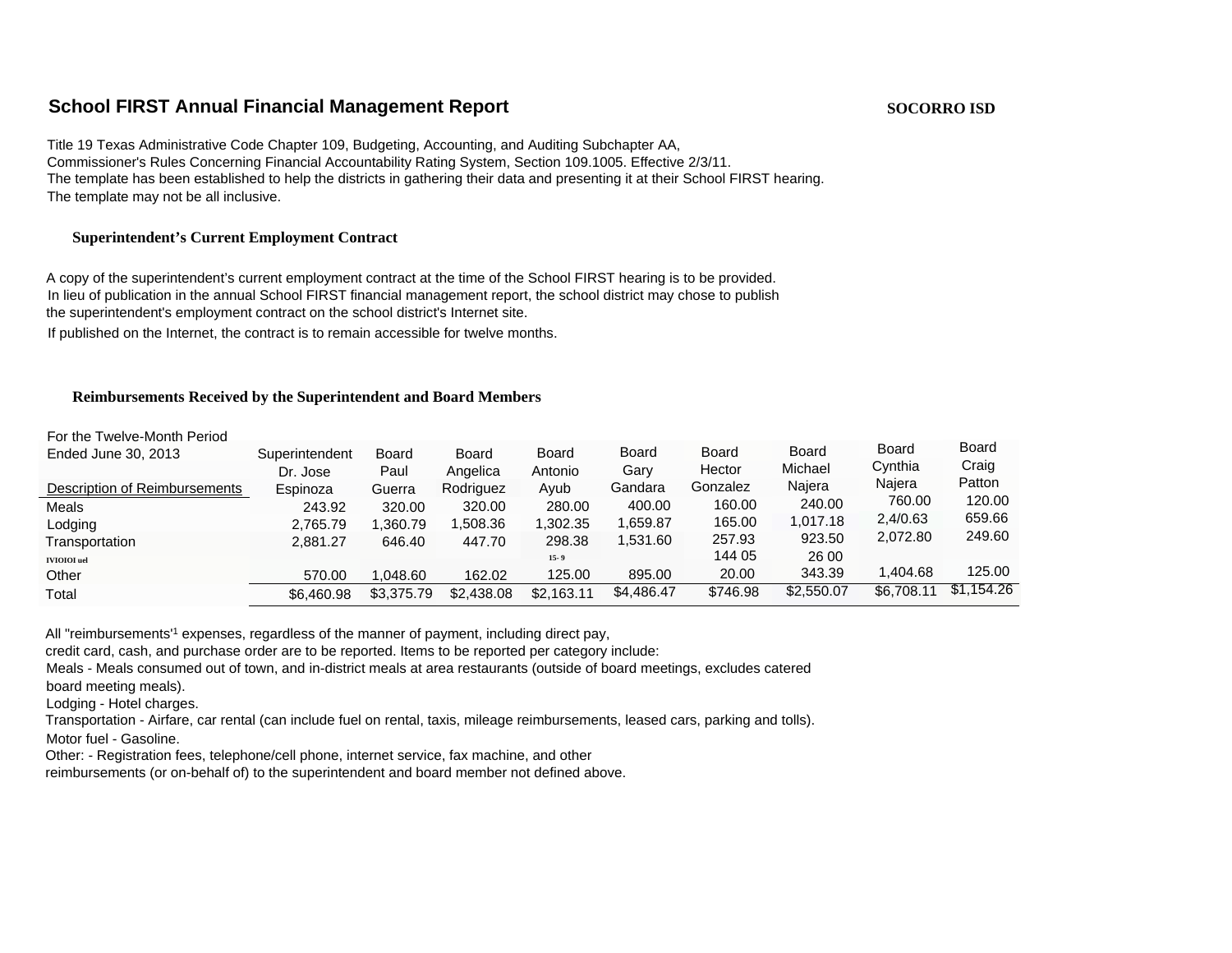#### **Outside Compensation and/or Fees Received by the Superintendent for Professional Consulting and/or Other Personal Services**

For the Twelve-Month Period Ended June 30, 2013 Name(s) of Entity(ies) None received

Amount Received  $$0$ 

 $\text{Total}$ 

Compensation does not include business revenues generated from a family business (farming, ranching, etc.) that has no relation to school district business.

# **Gifts Received by Executive Officers and Board Members (and First Degree Relatives, if any)**

#### **(gifts that had an economic value of \$250 or more in the aggregate in the fiscal year)**

For the Twelve-Month Period

| Ended June 30, 2013 | Superintendent | Board  | Board     | Board   | Board   | Board    | Board   | Board   | Board  |
|---------------------|----------------|--------|-----------|---------|---------|----------|---------|---------|--------|
|                     | Dr. Jose       | Paul   | Angelica  | Antonio | Garv    | Hector   | Michael | Cynthia | Craig  |
|                     | Espinoza       | Guerra | Rodriguez | Avub    | Gandara | Gonzalez | Naiera  | Naiera  | Patton |
| Total               | \$0.00         | \$0.00 | \$0.00    | \$0.00  | \$0.00  | \$0 00   | \$0.00  | \$0.00  | \$0.00 |

Note - An executive officer is defined as the superintendent, unless the board of trustees or the district administration names additional staff under this classification for local officials.

#### **Business Transactions Between School District and Board Members**

For the Twelve-Month Period

| Ended June 30, 2013 |        |           |              |         |          |         |         |              |  |
|---------------------|--------|-----------|--------------|---------|----------|---------|---------|--------------|--|
|                     | Board  | Board     | <b>Board</b> | Board   | Board    | Board   | Board   | <b>Board</b> |  |
|                     | Paul   | Angelica  | Antonio      | Gary    | Hector   | Michael | Cvnthia | Craig        |  |
|                     | Guerra | Rodriguez | Ayub         | Gandara | Gonzalez | Najera  | Najera  | Patton       |  |
|                     |        |           |              |         |          |         |         |              |  |
| Amounts             | \$0.00 | \$0.00    | \$0.00       | \$0.00  | \$0.00   | \$0.00  | \$0.00  | \$0.00       |  |

Note - The summary amounts reported under this disclosure are not to duplicate the items disclosed in the summary schedule of reimbursements received by board members.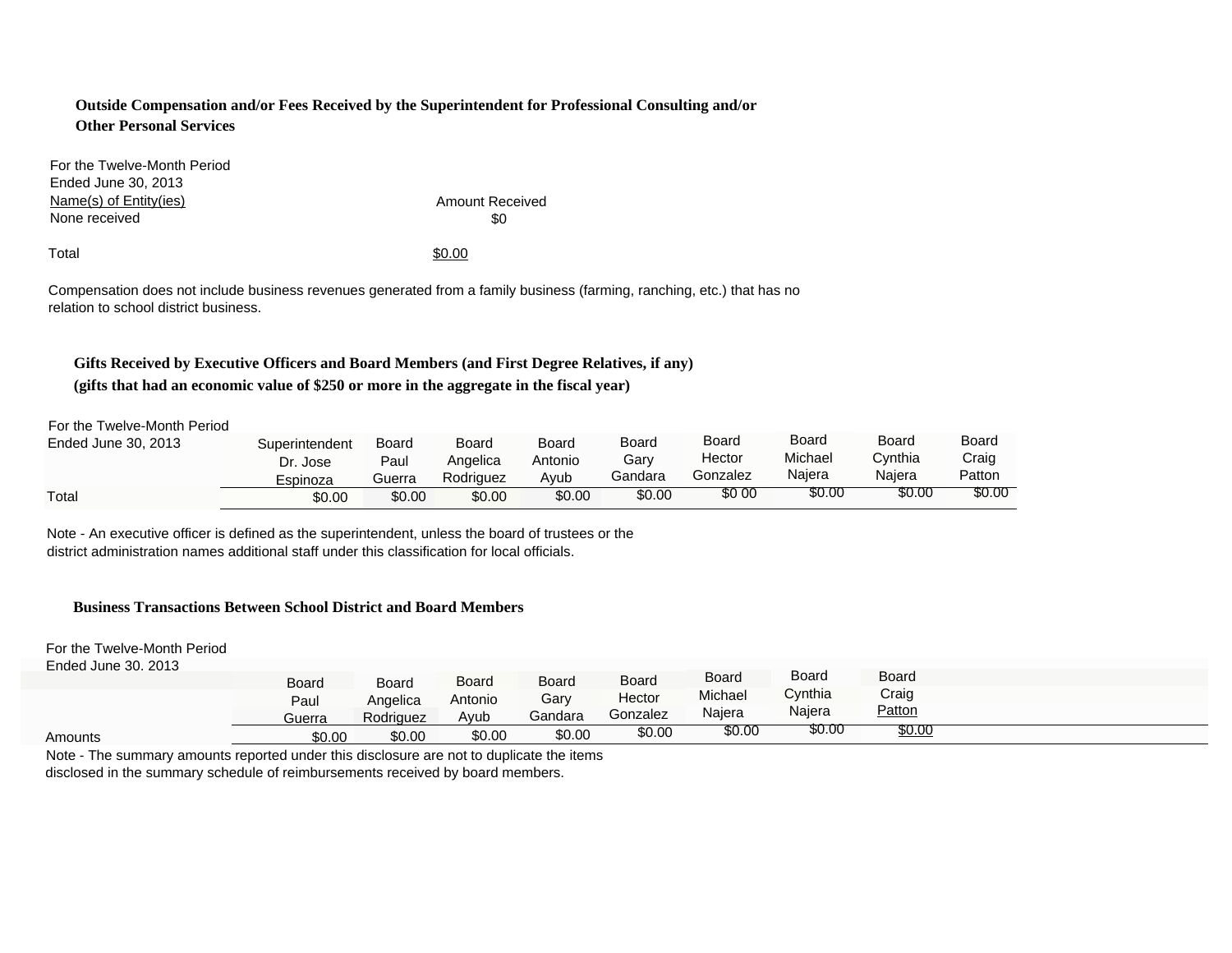#### **Summary Schedule of Data Submitted under the Financial Solvency Provisions of TEC §39.0822**

#### General Fund - First-Quarter Expenditures By Object Code

Report 2013-2014 first-quarter (first three months of fiscal year 2013-2014) GENERAL FUND expenditures by object code using whole numbers.

| Payroll- Expenditures for payroll costs<br>Contract Costs- Expenditures for services rendered by firms, individuals, and other organizations | object codes 6110-6149<br>object code series 6200 | \$51,860,621.00<br>\$5,056,560.00 |
|----------------------------------------------------------------------------------------------------------------------------------------------|---------------------------------------------------|-----------------------------------|
| Supplies and Materials- Expenditures for supplies and materials necessary to maintain and/or operate                                         |                                                   |                                   |
| furniture, computers, equipment, vehicles, grounds, and facilities                                                                           | object code series 6300                           | \$2,396,085.00                    |
| Other Operating- Expenditures for items other than payroll, professional and contracted services,                                            |                                                   |                                   |
| supplies and materials, debt service, and capital outlay                                                                                     | object code series 6400                           | <u>S 2,329,138.00</u>             |
| Debt Service-Expenditures for debt service                                                                                                   | object code series 6500                           |                                   |
| Capital Outlay- Expenditures for land, buildings, and equipment                                                                              | object code series 6600                           | 953.334.00                        |

#### Additional Financial Solvency Questions

| 1) Districts with a September 1- August 31 fiscal year: |                                                                                   |        |  |
|---------------------------------------------------------|-----------------------------------------------------------------------------------|--------|--|
| Within the last two years, did the school district      |                                                                                   | Yes No |  |
|                                                         | draw funds from a short-term financing note (term less than 12 months)            |        |  |
|                                                         | between the months of September and December, inclusive, and                      |        |  |
|                                                         | for the prior fiscal year, have a total General Fund balance of less than 2<br>2) |        |  |
|                                                         | percent of total expenditures for General Fund function codes 11-61?              |        |  |
| Districts with a July 1- June 30 fiscal year:           |                                                                                   |        |  |
| Within the last two years, did the school district      |                                                                                   |        |  |
|                                                         | draw funds from a short-term financing note (term less than 12 months)            |        |  |
|                                                         | between the months of July and October, inclusive, and                            |        |  |
|                                                         | for the prior fiscal year, have a total General Fund balance of less than 2<br>2) |        |  |
|                                                         | percent of total expenditures for General Fund function codes 11-61?              |        |  |
|                                                         |                                                                                   |        |  |

2) Has the school district declared financial exigency within the past two years?